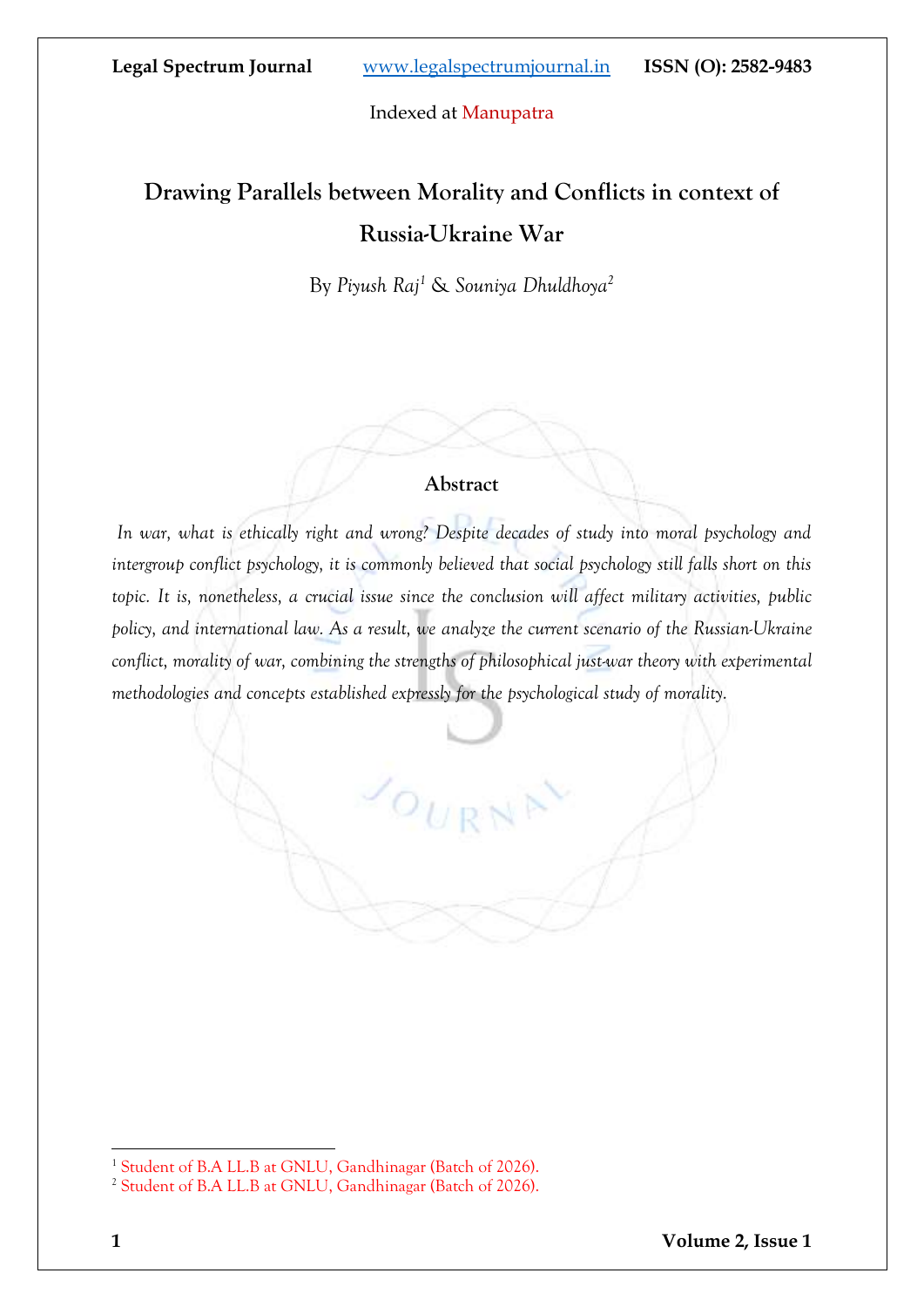## **Introduction**

A mummified body was discovered buried in the ice by two hikers in the Italian Alps in 1991. It came out that the Iceman had perished almost 5,000 years ago. Archeologists first concluded he died after falling in a snowfall. Then they discovered scrapes and bruises all over his body, as well as an arrowhead lodged in his shoulder. Blood was also discovered on the stone knife he was holding. He was most likely killed in combat.

Humans are a squabbling species with a proclivity toward fighting. She claims in her book War: How Conflict Shaped Us that violence is so deeply ingrained in human history that we are hardly aware of its ramifications.

With the evolution of mankind from forest dwellers to beings of the highest order, one of the major factors has been the development of conscience and coordination to form a "natural law" which is an instinctive idea of ensuring the survival and thriving of the species, progeny, and self.

Moral philosophy is the branch of philosophy that contemplates what is right and wrong. It explores the nature of morality and examines how people should live their lives about others. So basically, a percentile system that measures the morality of a person based on what would be considered acceptable by society. Moral science and social science are correlated. They are interdependent and can never be separated. Thus, whilst studying social science there might be instances wherein we stumble across moral science or the science of right and wrong according to the social customs prevalent during that time. The study of morality has been prevalent since yore. But, many philosophers disagreed on their views on morality.

## **WARS AND HUMAN EVOLUTION**

The function of battle in human development is a hot topic in anthropology. According to some scholars, warfare originally occurred between 200,000 and 100,000 years ago, expanded widely, and had a significant influence on human social evolution. Others think that warfare is a recent phenomenon linked to the advent of agriculture and that it is primarily explained by cultural rather than evolutionary factors.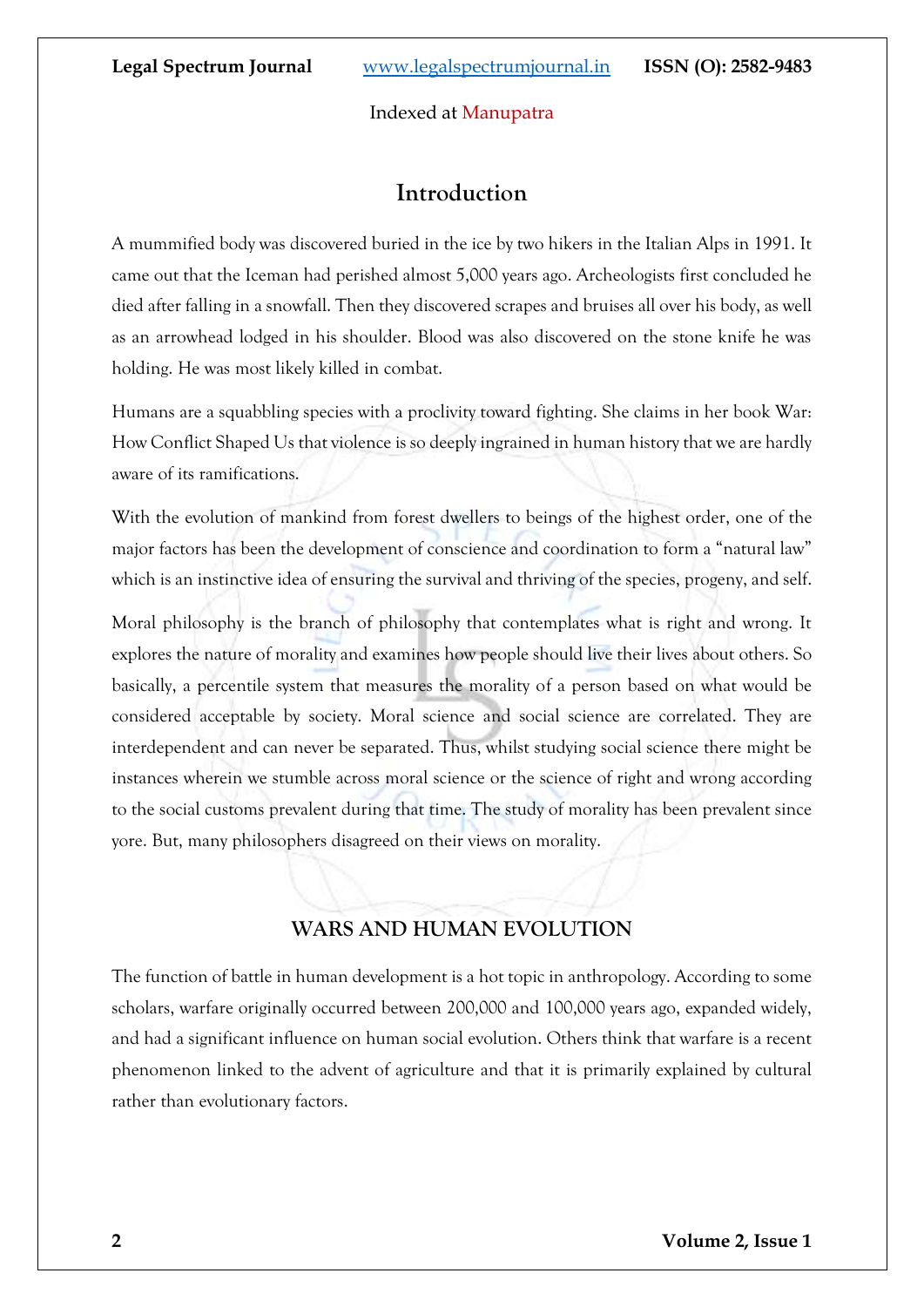#### Indexed at Manupatra

The theory explains how well-known traits of warlike behavior, such as gang fighting, originated. It even indicates that the collaboration skills we've had to develop to be successful combatants have developed into our contemporary ability to collaborate toward a common goal.

Now, a new argument is finding traction that debunks the generally accepted view that warfare is a product of human civilization and hence a recent occurrence. For the first time, anthropologists, archaeologists, primatologists, psychologists, and political scientists are coming to a consensus. They say that conflict is not only as ancient as humanity but that it has also played a crucial role in our evolution.

Primatologists have known for a long time that chimps, our closest relatives, engage in organized, lethal fighting. Intergroup violence is nothing like current pitched warfare, whether it is between chimps or hunter-gatherers. Instead, it frequently takes the form of rapid raids with overwhelming force, leaving the aggressors unharmed. "It's not like the Somme," argues Richard Wrangham of Harvard University. "You go out and make a hit, then return." The aggressors profit from opportunistic violence by weakening rival groups and thereby increasing their territorial authority.

## **JUST WAR THEORY**

Fair war theory is a mostly Christian concept that aims to balance three factors:

- (I) It is immoral to take human life.
- (II) States are responsible for safeguarding their citizens and upholding the rule of law.
- (III) The use of force and violence is sometimes necessary to defend important moral beliefs and save innocent human life.

The concept puts out criteria for deciding whether or not a war is justifiable, as well as combat procedures. Although it was primarily developed by Christian theologians, it may be used by people of many religions.

Just War Theory's purpose is to provide a road map for governments to follow in the case of a conflict. It only applies to governments and not to individuals (although an individual can use the theory to help them decide whether it is morally right to take part in a particular war).

Individuals and political groups can debate possible wars using Just War Theory as a framework. The objective isn't to justify wars; rather, it's to prevent them by demonstrating that going to war until necessary is unethical, driving governments to find other ways to solve issues.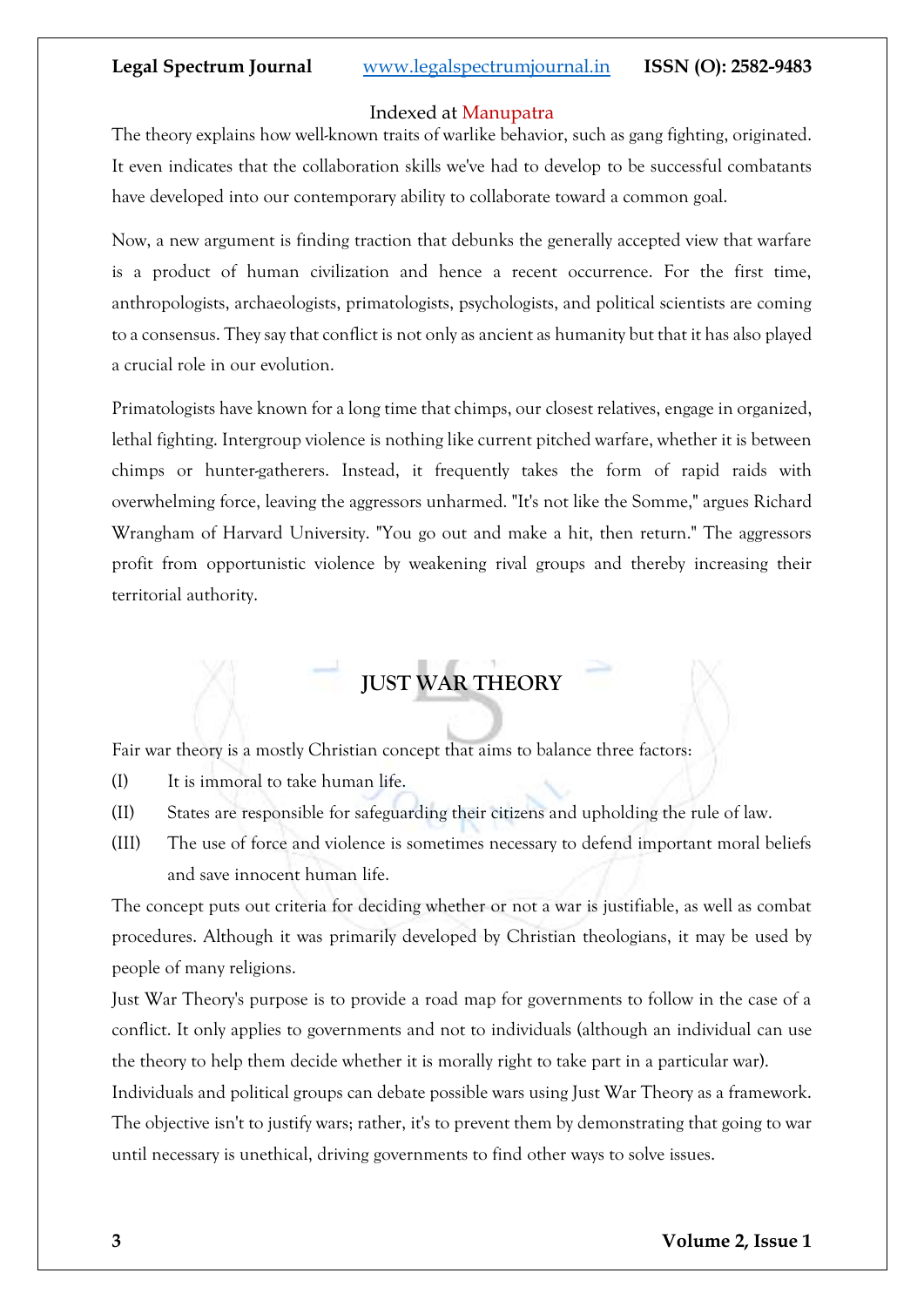#### **COLD WAR: THE SOUR RELATIONS BETWEEN US AND USSR**

World War II, the most prominent event of the 20th CE ended with the two most powerful states defeating the Third Reich but not collectively. What started between the United States and the Soviet Union, stretched into a decades-long battle to establish supremacy. It was around the Potsdam Conference, that there arose tensions regarding the joint occupation of Germany. The pro-communist regimes set up by the USSR in Eastern European nations fueled the tensions between the East and the West. To prevent the influence of the communist ideology in the Western European nations of France and Italy, the United States gave up its traditional reluctance of being uninvolved with European affairs and subsequent presidencies became more involved in the fight against the communists in Europe. To win over the hearts and minds of the newly emerging nations, the United States and the Soviet Union engaged in hypocrisy fueled battle. The philosophical ideas that guided those times will help us understand more about the discrepancies between the nation's ideologies as well as the self-contradictory actions of the superpowers. A common adjective associated by the Soviet Union's propaganda with the political ideology of the United States was 'imperialism'. Soviet journalism had painted the American government as expansionist as well. Taking into consideration not only the Cold War, but it is also pretty prominent how the United States uses moral concepts such as humanity, civilization, and peace as a means to advance their political ambitions in other conflicted nations. Advocating peace post-WWII, the United States was not the best role model in staying out of other nations' internal affairs. A fight against communism in Vietnam and the violation of the 38th parallel line leading to the Korean War, emerged into one of the bloodiest battles, losing soldiers in huge numbers on both sides. During those times, the truth about the PoWs and the American men serving overseas was hardly ever known by the families back home. The real picture was never painted for them. The hardcore PTSD and wounds inflicted while serving in the wars in the Asian countries made it difficult for most veterans to return to normal lives. The treatment of the war veterans by the United States government also wasn't up to the mark, thus underlining the hypocrisy of the US government that is otherwise portrayed as a caretaker of all. On the other side of the world, the Soviet Union was predominantly attached to the socialist or communist ideology. Whilst criticizing the United States' capitalist regime, the Soviets portrayed the USSR as a haven for the oppressed workers. Whereas the truth was far from it. The first hints of the real deal of what the Soviets had in mind were reflected in the violent Hungarian Revolution which led to brutal civilian bloodshed. While on one hand, the Soviets demonstrated power-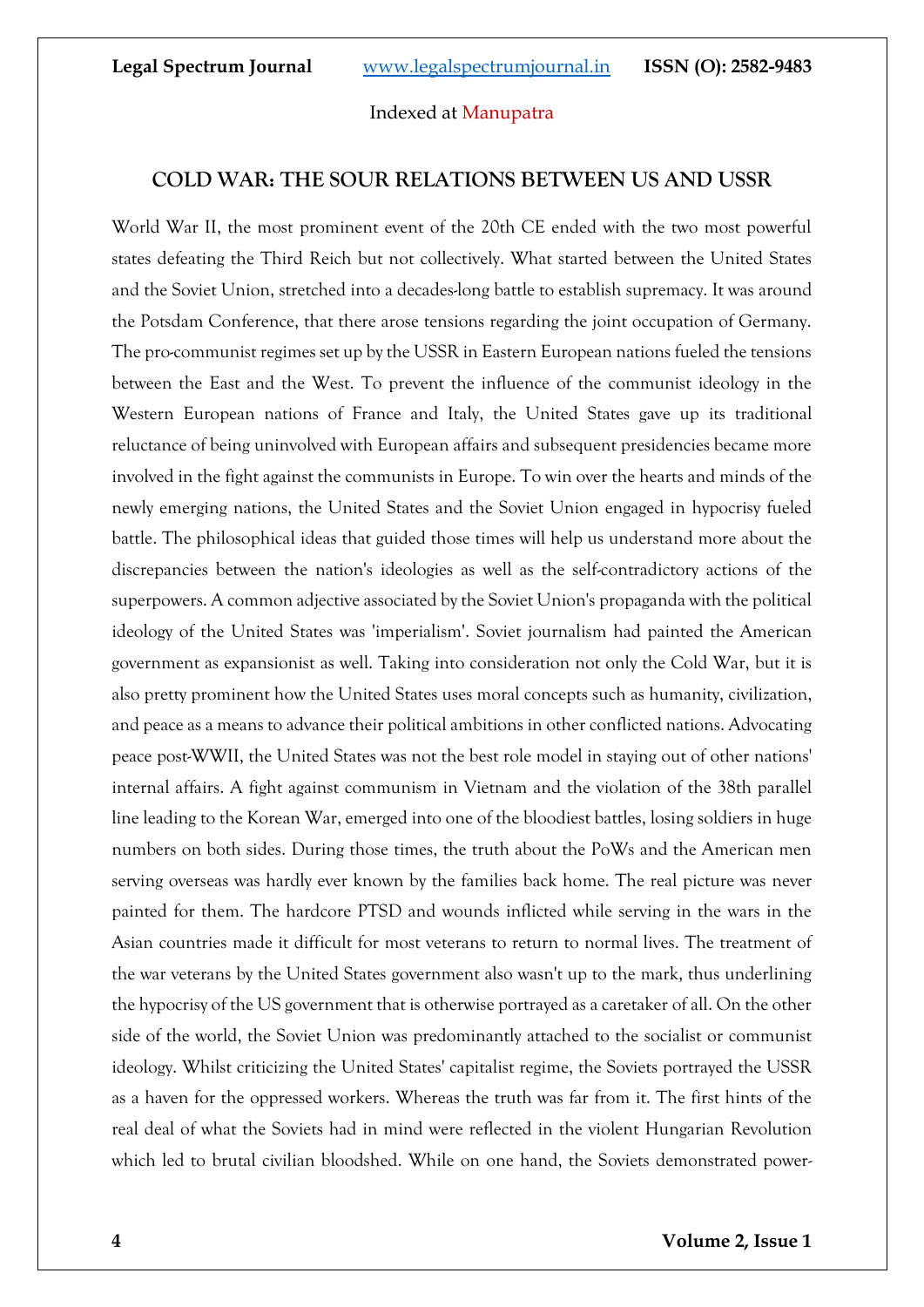#### Indexed at Manupatra

sharing amongst the commoners, on the bloodier hand; they installed a totalitarian regime in their territories that massacred their people. The USSR masqueraded the same ideology for the betterment of several European nations. The intentions of the Soviet Union were quite clear in how they felt about the West when they decided to build the 'Berlin Wall' in the 60s. Dividing a city and its citizens by an actual wall that not only divides them geographically but also geopolitically seems harsh even now. Post-WWII, after watching almost 8.7 million men of theirs die in the harsh winters fighting the Nazis, the Soviet Union still resorted to immoral techniques to gain an advantage over their foes. These were the techniques that mostly led to the bloodiest battles or the sufferings of the citizens where the conflict was prominent.

## **RUSSIA UKRAINE WAR ANALYSIS**

#### **Background**

As the Soviet Union crumbled, Ukraine gained independence in 1991.

- Ukraine was a member of the Soviet Union until 1991 when it disintegrated, and Russia has sought to maintain Ukraine in its sphere of influence since then.
- A separatist rebellion in Ukraine's eastern industrial heartland, known as Donetsk Basin, began in 2014.
- Russia has gained a maritime advantage in the region with the invasion and annexation of Crimea.
- As a result, both the US and the European Union have pledged to safeguard Ukraine's borders.

## **Importance of Ukraine to Russia**

- For hundreds of years, Ukraine and Russia have shared cultural and linguistic links.
- Ukraine, after Russia, was the most powerful country in the Soviet Union; it served as a hub for commercial sectors, factories, and defense manufacturing; it provided Russia with access to the Black Sea and a vital connection to the Mediterranean Sea.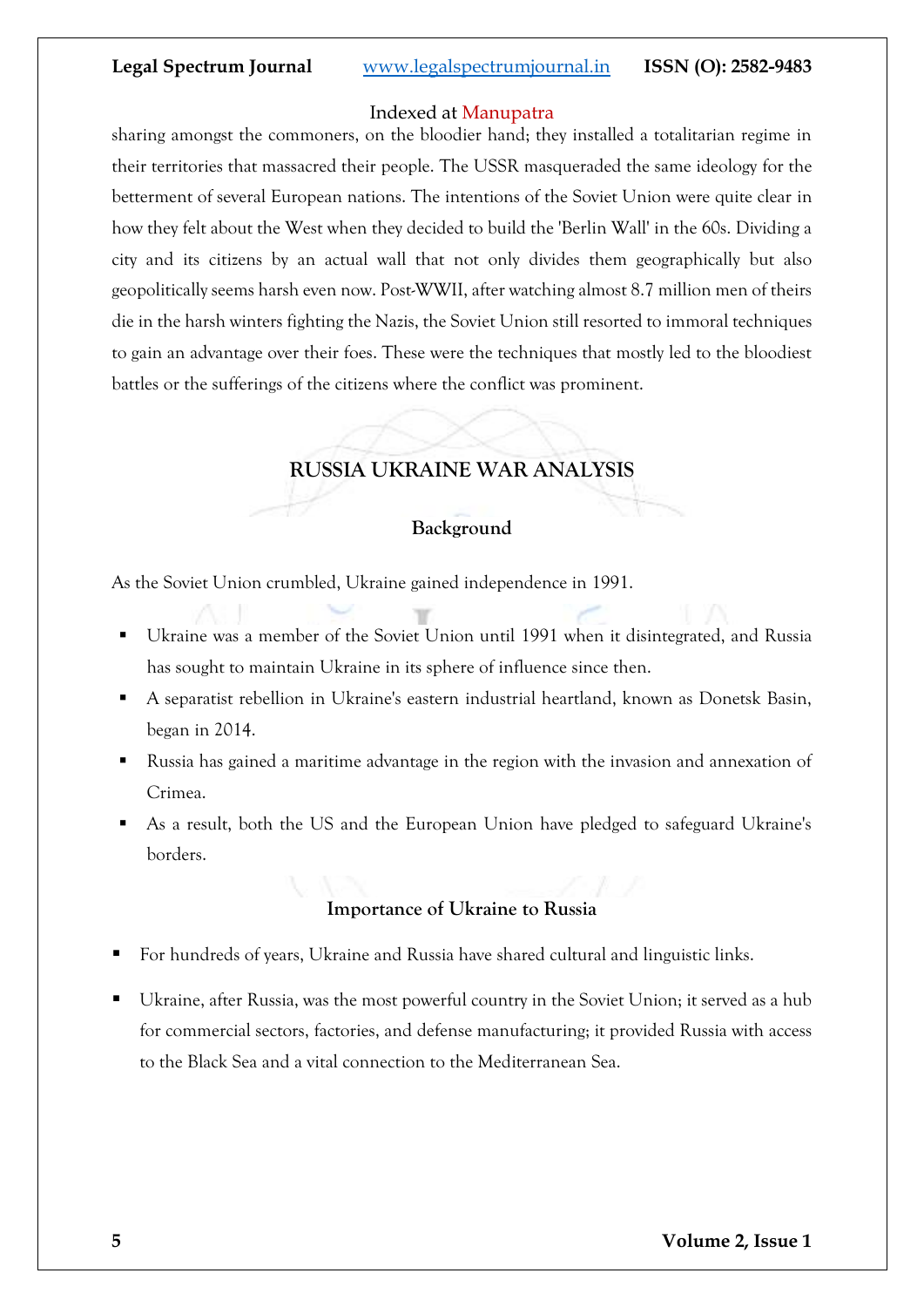#### **Reasons for Russian Aggression**

The chief reasons for Russian aggression are discussed below.

#### ➢ **Economic Factors**

- Given Ukraine's economic importance, Russia requested Ukraine's inclusion in the Eurasian Economic Community (EAEC), a free trade deal that was established in 2015.
- Ukraine was expected to play a significant role due to its large market and advanced agricultural and industrial output. Ukraine, on the other hand, refused to sign the pact.

#### ➢ **Geo-Political and Strategic Factors**

- Russia claims that NATO's eastward expansion, dubbed "enlargement," has jeopardized its interests, and has asked NATO for official security guarantees.
- NATO wants to deploy missile defense systems in Eastern Europe, including Poland and the Czech Republic, to fight Russian intercontinental missiles, led by the United States.
- ➢ **Russia's demands**
	- Russia has urged that NATO membership be restricted to countries that border Russia, such as Ukraine and Georgia. Russia has asked that NATO cut military deployments to 1990s levels and limit the deployment of intermediate-range missiles near the border. Russia has also asked NATO to restrict military cooperation with Ukraine and other former Soviet republics.

The company of the company of

#### ➢ **The response from the West**

- The US has said it would not change NATO's "open-door policy," implying that the alliance will continue to grow.
- The United States has declared that it will continue to send training and weapons to Ukraine.
- The US is said to be open to negotiations over missile deployment and a reduction in military drills in Eastern Europe, while Germany has warned Russia that if it invades Ukraine, the Nord Stream 2 pipeline will be shut down.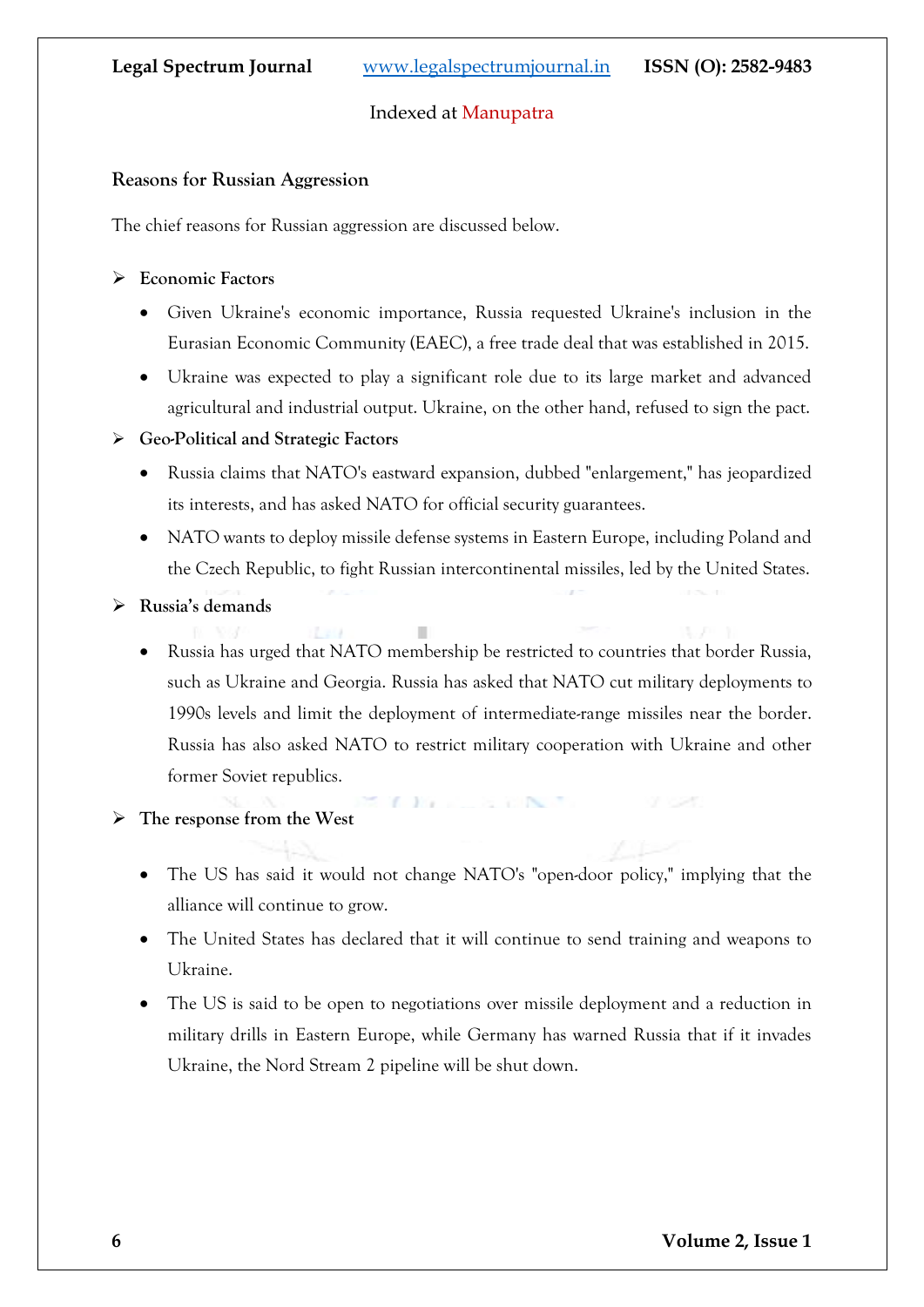## **RUSSIA-UKRAINE WAR: MORAL SCHOOLING VS TRANSACTIONS**

The US and its European allies' sanctions against Russia, which now include an American embargo on Russian energy imports, are the most severe ever imposed on a major economic power. The speed with which they were executed was incredible when compared to a country with one of the world's top twelve economies.

The sanctions are so harsh that French Economy Minister Bruno Le Maire referred to them as an "all-out economic and financial war," a forthright and potentially provocative comment that he soon removed.

The sanctions, which target Russia's financial system, prominent people's money, and Russian fossil resources, are meant to punish Vladimir Putin and the oligarchs who support and rely on him while also suffocating the Russian economy. They make it hard to do normal business in Russia.

This implies a significant economic decline shortly: The Russian stock market has been closed since the invasion, and many Russian companies with shares listed abroad have had their equity values practically wiped out. Since the war began and sanctions were implemented, the Russian ruble has plummeted to an all-time low. The United States has been acting as a leader of the lobby against the Russian action by introducing and imposing bans. However, historic considerations of American actions in the Middle East and African countries remain unchecked.



*EU dependence on Russian energy supply. The EU has been Very proactive in levying sanctions against* 

*Russia.*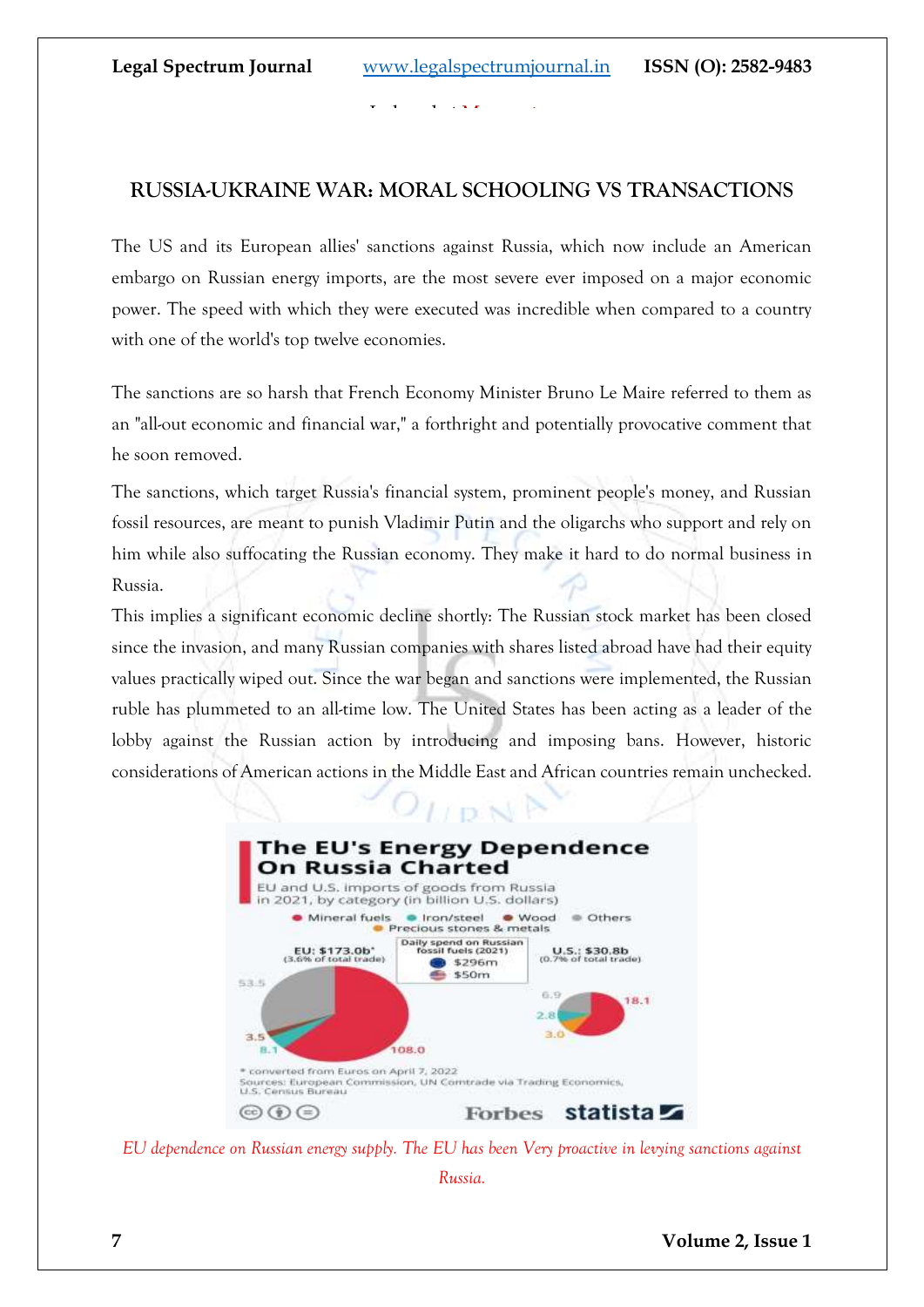#### Indexed at Manupatra

## **US PERSUASION ON INDIA**

India asserted its nuanced and independent position on the Slavic conflict, persuading the US to accept it and continue elevating bilateral ties with a gentle smackdown of the narrative that New Delhi is somehow uncritical of Moscow over its invasion of Ukraine due to its defense and energy needs.

According to a news conference conducted after the (2+2) meeting between their senior foreign and defense officials, all sides decided not to let concerns over the Russia-Ukraine issue stymie a larger collaboration

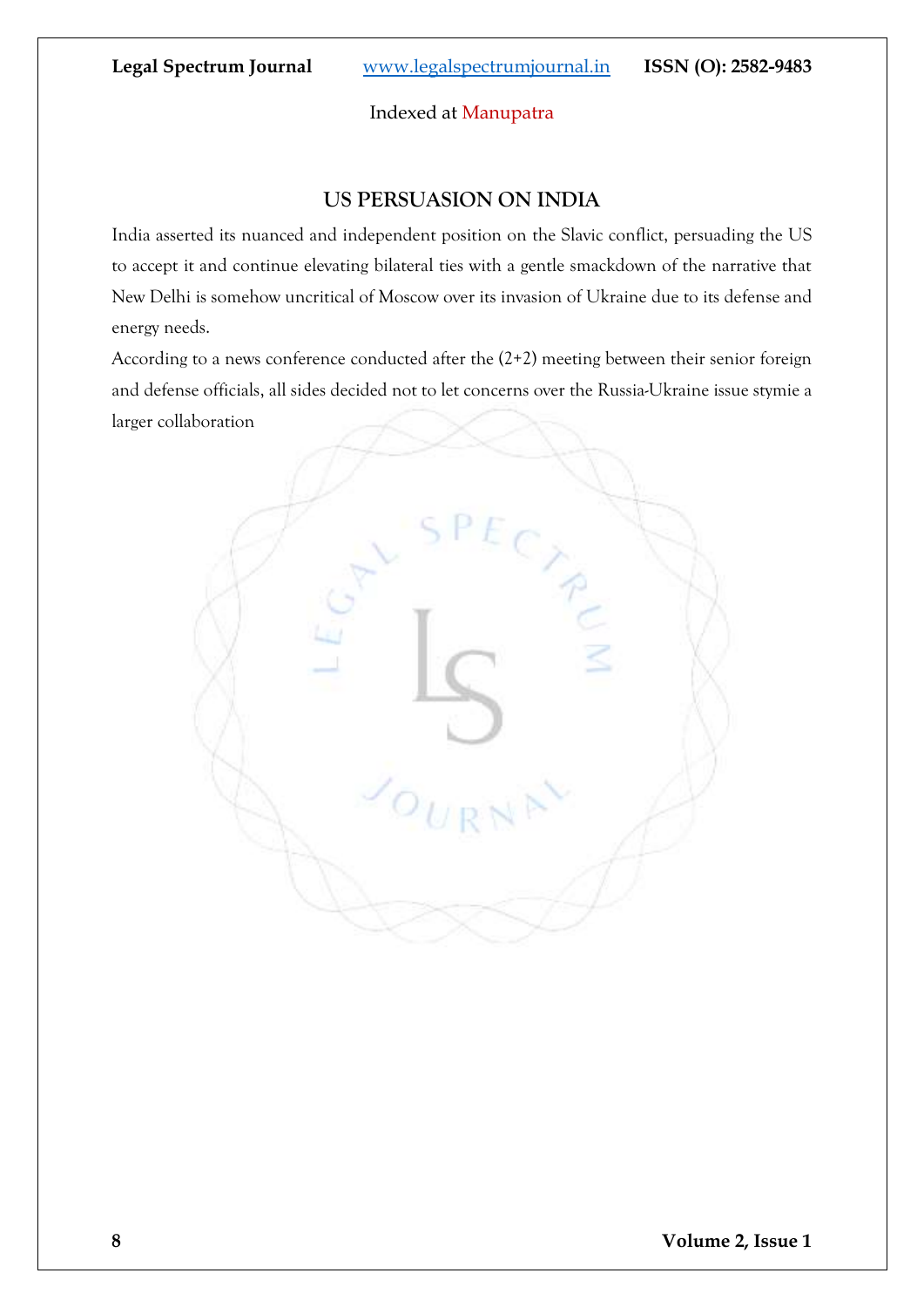## **WESTERN HYPOCRISY AND TRAIL OF DESTRUCTION**

#### **Western Hypocrisy**

The Watson Institute at Brown University in the United States has been documenting and analysing 21st-century wars since 2010. Over 929,000 people were murdered by direct violence in Iraq, Afghanistan, Syria, Yemen, and Pakistan in the first two decades following 9/11, according to a recent estimate, including at least 387,000 civilians. According to the institute, many more people perished as a result of indirect effects like starvation, malnutrition, freezing to death, and disease, which is not unexpected considering the 38 million people who were displaced.

## Syria, Irag and Yemen see rapid rise in displaced populations within their countries in recent years

Internally displaced persons, in millions



**PEW RESEARCH CENTER** 

Several of these wars were begun and fought by the US and its coalition allies, including Britain, including those in Afghanistan, Iraq, and Libya. Depending on the approach employed, the overall number of civilians killed in Iraq since 2003 ranges from 186,143 to 209,349 people

Some would argue that the West's more recent war, its sustained air assault on ISIS in Iraq and Syria between 2014 and 2018, successfully destroyed the group. But even that 'success' is now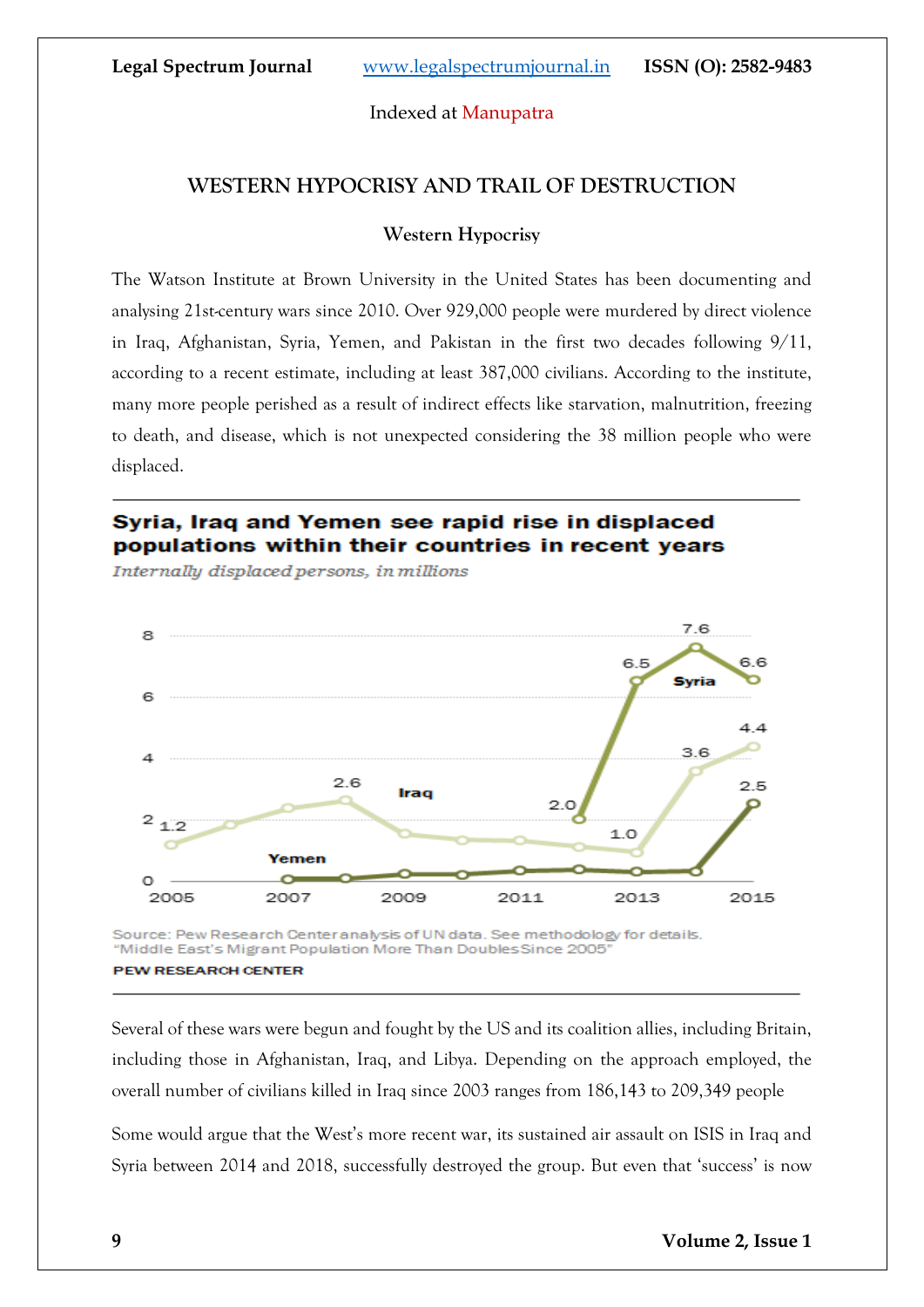#### Indexed at Manupatra

looking tarnished, as ISIS survives and remains active in both countries and, along with other extreme paramilitaries, is entrenched across the Sahel, has a presence in Mozambique and the DRC, impacts on Kenya and Uganda, and has links with groups in Somalia.

Put bluntly, states such as the US and UK, which now expect global support for their stance on Ukraine, have, in the view of many around the world, two decades of blood on their hands.

With that in mind, when President Biden talks of the moral imperative of democracies challenging the Russian autocracy, it is all too likely to fall on deaf ears. People simply contrast the president's stance on Putin's regime with Western links to autocracies worldwide, not least in the Middle East and North Africa. In 1986, to take but one example, during a spat between the US and New Zealand over nuclear-armed US warships visiting local ports, the US ambassador in Wellington, career diplomat Paul Cleveland, was moved to comment: "Sometimes it is more difficult to deal with a messy democracy like New Zealand than with some Asian dictatorships."



Even so, there is still the argument that Russia's brutal tactics in Ukraine, of reducing towns and cities to little more than rubble, transcend anything done by Western coalitions in the Middle East and South Asia. The problem is that this does not stand up to scrutiny; quite aside from US violence in Vietnam or rendition and torture in Guantanamo, there are plenty of more direct examples, not least from Iraq.

Take just three. In April 2004, a US supplies column to a forward base in the Iraq city of Fallujah was ambushed and it took hours of battle and reinforcements for those involved to escape to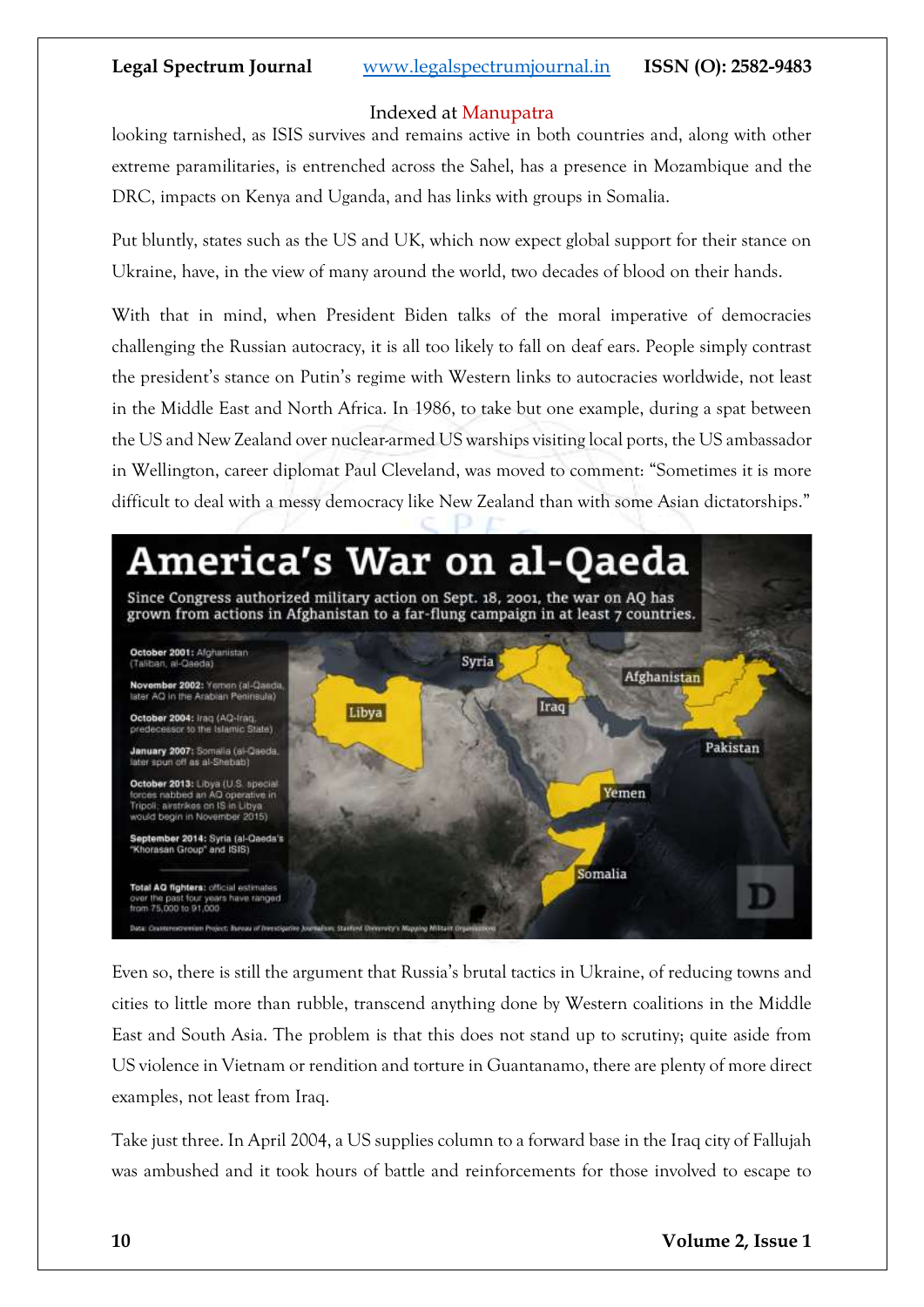#### Indexed at Manupatra

safety. There were casualties but no deaths, yet that night the Marine Corps called in the devastatingly effective AC-130 gunships and [leveled six blocks of the city,](https://www.opendemocracy.net/en/article_1858jsp/) in what was openly described as a punitive action. There is no record of the number of civilian casualties in the densely packed city.

In November of the same year, the Fallujah 'problem' was finally solved when the US took control during an [all-out assault on the entire city.](https://www.opendemocracy.net/en/article_2227jsp/) Thousands were killed, most of the public buildings were razed, and more than half of all the houses in the city were destroyed or severally damaged.

#### **For many, Russia's actions resemble those of previous US-led coalitions**.

The most challenging mission in the US-led assault against ISIS was capturing a crucial ISIS stronghold in northern Iraq's western Mosul, notably the old city (2014-18). After a heavy aircraft and artillery bombardment, the US achieved their goal, but at the expense of the city's near-total devastation and innumerable casualties.

The savage Russian shelling of Ukrainian villages and towns is depicted to Western viewers because of near-round-the-clock coverage in the Western media. Many of these viewers are unaware that during the Iraq War, comparable material was accessible 24 hours a day, seven days a week. For example, Al-Jazeera published full details of the injuries and deaths caused by Western forces, including graphic images that were mostly hidden on Western networks.

In short, there is rightly much anger across the West at what Putin's forces have been doing and will continue to do in Ukraine. Many people living outside Western states are also appalled but, for them, what Russia is doing is not desperately different from what has been done by US-led coalitions in wars in South Asia, North Africa, and especially the Middle East. If people are at a loss to understand why much of the world is not more forthright in its condemnation of Russia, that is where to look.

Some argue that the West's most recent war, a long-running air campaign in Iraq and Syria from 2014 to 2018, was successful in eliminating ISIS. But even that "success" is now contaminated, as ISIS is active in both countries and has spread throughout the Sahel, with bases in Mozambique and the Democratic Republic of the Congo, as well as ties to Somalia-based groups.

Put bluntly, states such as the US and UK, which now expect global support for their stance on Ukraine, have, in the view of many around the world, two decades of blood on their hands.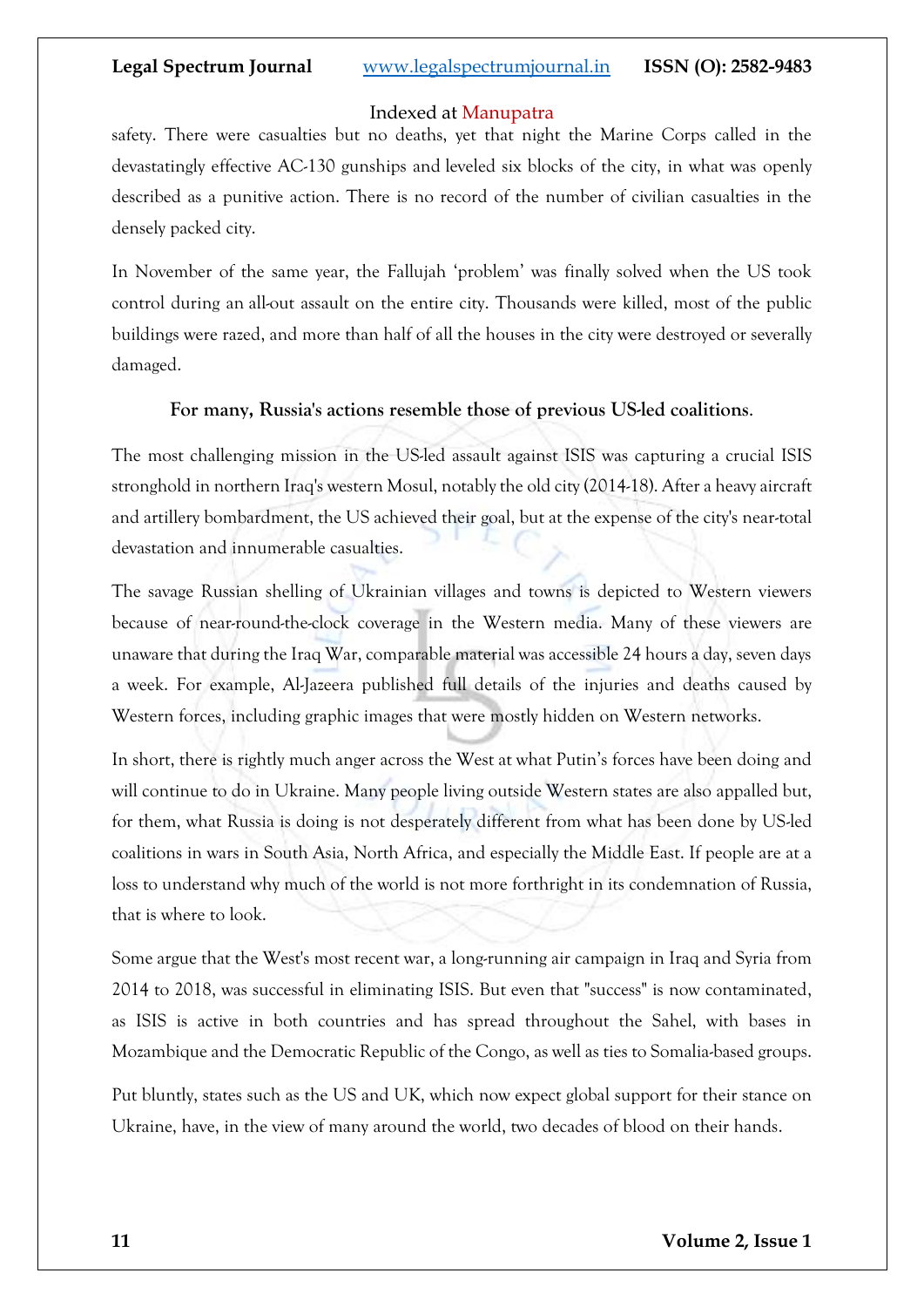#### Indexed at Manupatra

With that in mind, President Biden's statements about the moral necessity of democracies battling Russian autocracy are likely to fall on deaf ears. People just compare Trump's stance on Putin's authoritarianism to Western links to autocracies across the world, notably in the Middle East and North Africa. "Sometimes it is more difficult to deal with a messy democracy like New Zealand than with some Asian dictatorships," career diplomat Paul Cleveland, the US ambassador in Wellington, was moved to say during a spat between the US and New Zealand in 1986 over nuclear-armed US warships visiting local ports.

Others believe that Russia's merciless tactics in Ukraine, which have left towns and cities in ashes, are superior to anything done by Western forces in the Middle East or South Asia. The problem is that, aside from US atrocities in Vietnam and rendition and torture at Guantanamo, there are numerous more direct examples, including Iraq.

Simply take three. In April 2004, a US supply caravan on its way to a forward position in the Iraqi city of Fallujah was ambushed, and it took hours of fighting and reinforcements to get everyone out alive. Even though no one was killed, the Marine Corps sent in the lethal AC-130 gunships that night and destroyed six blocks of the city in an openly punitive strike. It is uncertain how many individuals were murdered in the densely populated city.

Fallujah's 'problem' was finally resolved in November of that year, when the US took control of the whole city following an all-out assault. Thousands of people were killed, most public buildings were destroyed, and more than half of the city's dwellings were destroyed or seriously damaged.

 $o_{URN}$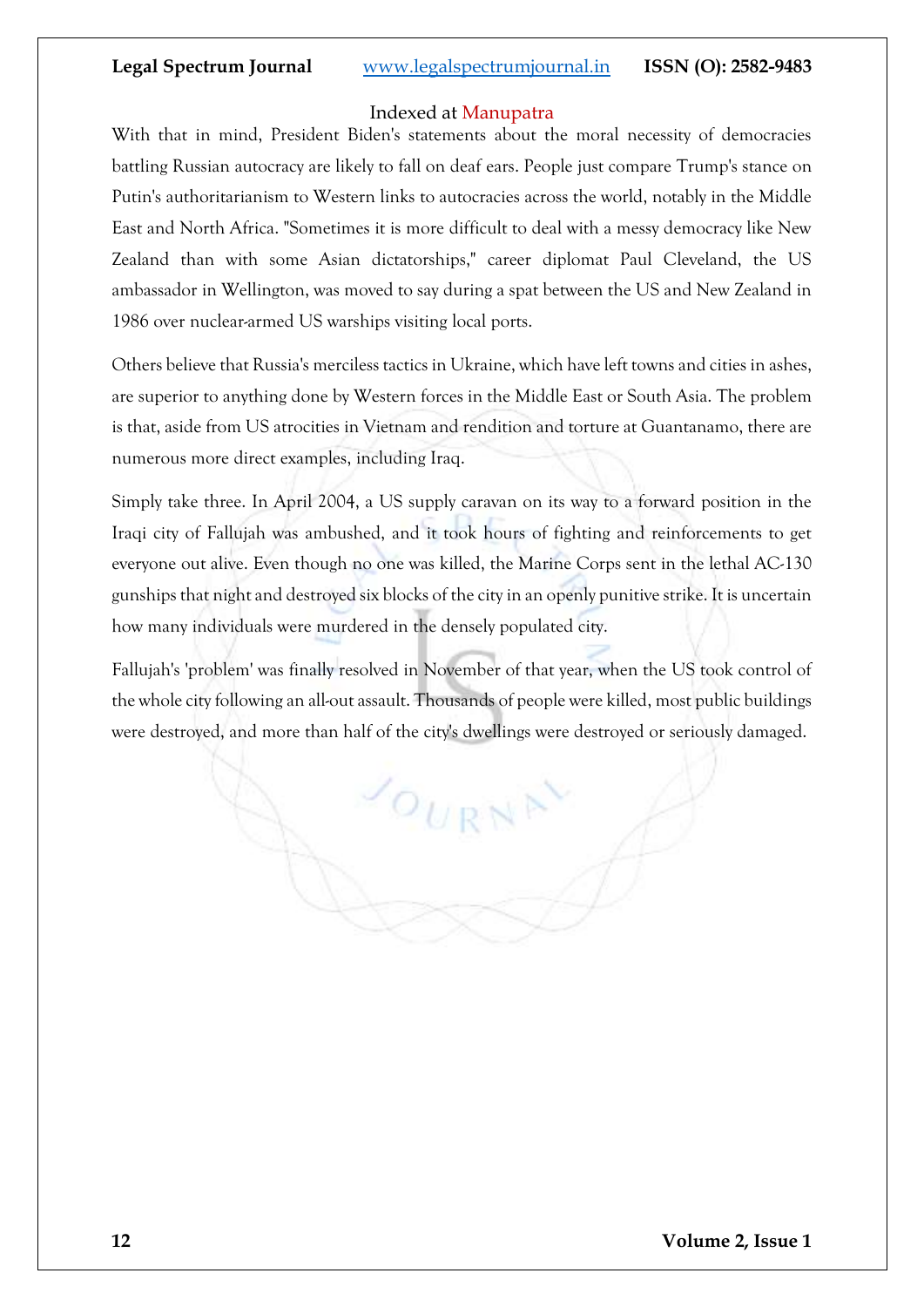**U.S. Airstrikes Killed at Least** 22,000 Civilians Since 9/11

Civilians killed in U.S. airstrikes in Afghanistan, Iraq and Syria since 9/11/2001



Minimum estimates

Source: Airwars analysis of declared U.S. airstrikes